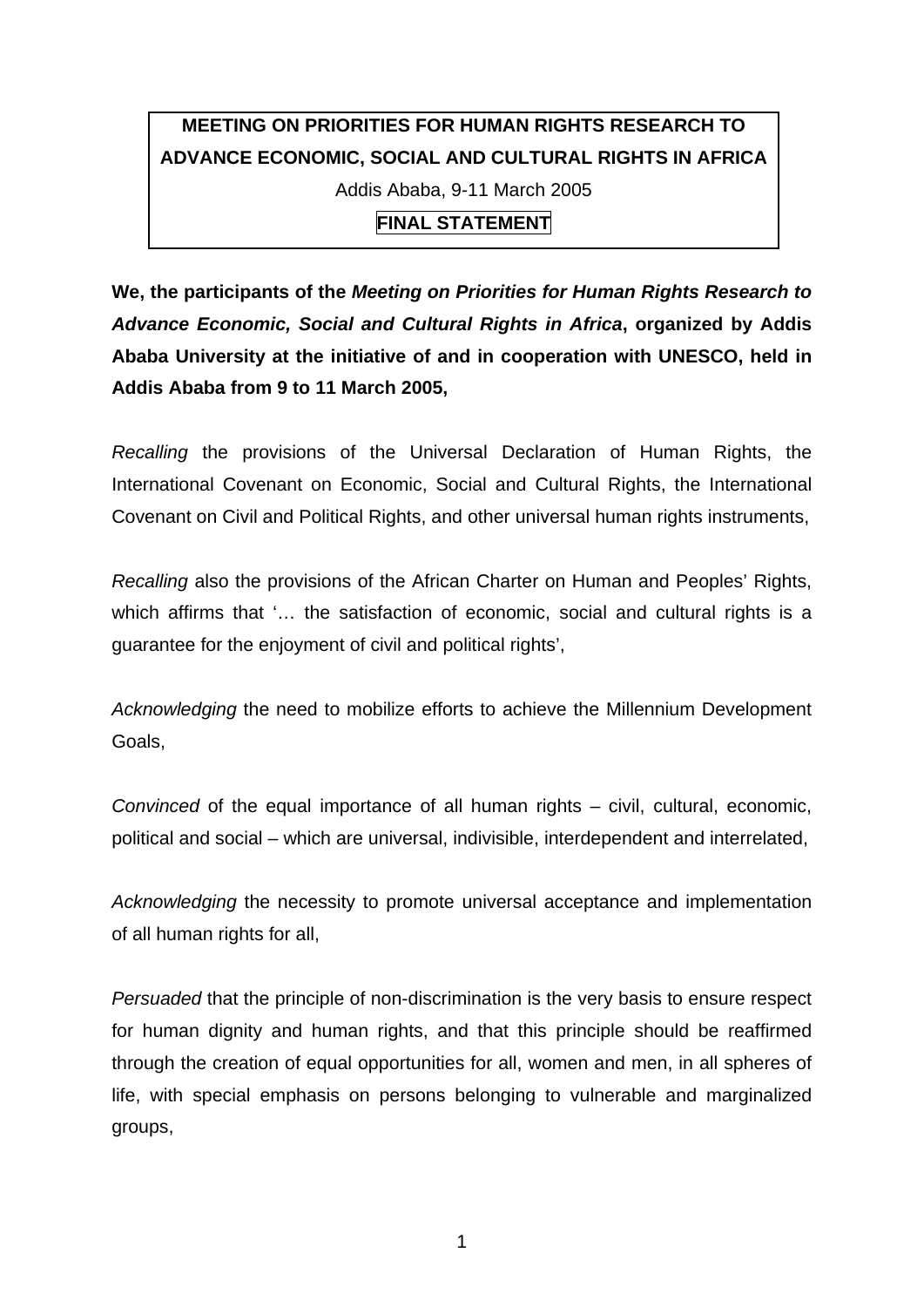*Noting* with appreciation the adoption in 2003 of the UNESCO Strategy on Human Rights, which places special emphasis on human rights research, in particular research on economic, social and cultural rights,

*Expressing* serious concern that most economic, social and cultural rights have not yet become a reality for many people in Africa,

*Deploring* that a large part of the budgets of many African States is still spent for military purposes, at the expense of allocations on education, health care and social needs, and noting tendencies towards the reduction of public expenditures in the social sector, notwithstanding the demand for the implementation of economic, social and cultural rights,

*Deeply preoccupied* with the outflow of qualified specialists from African countries, which seriously hampers potential for sustainable development,

*Expressing* deep concern that the unequal share of the benefits of the globalization process, particularly noticeable in Africa, where it has unfortunately led to an increase of poverty and to the deprivation of large segments of the population of fundamental human rights,

*Noting* with deep preoccupation that pandemic diseases, including HIV/AIDS, from which African countries and peoples are suffering the most, are undermining capacity building for sustainable development,

*Underlining* that good governance, democracy and accountability of governments are necessary conditions to empower people and to advance human rights,

*Persuaded* that research on the normative content and justiciability of economic, social and cultural rights, on legislative and other measures required to implement those rights in national law and administration, as well as on the obstacles to their implementation is an important means for the adoption of more consistent human rights-based policies,

2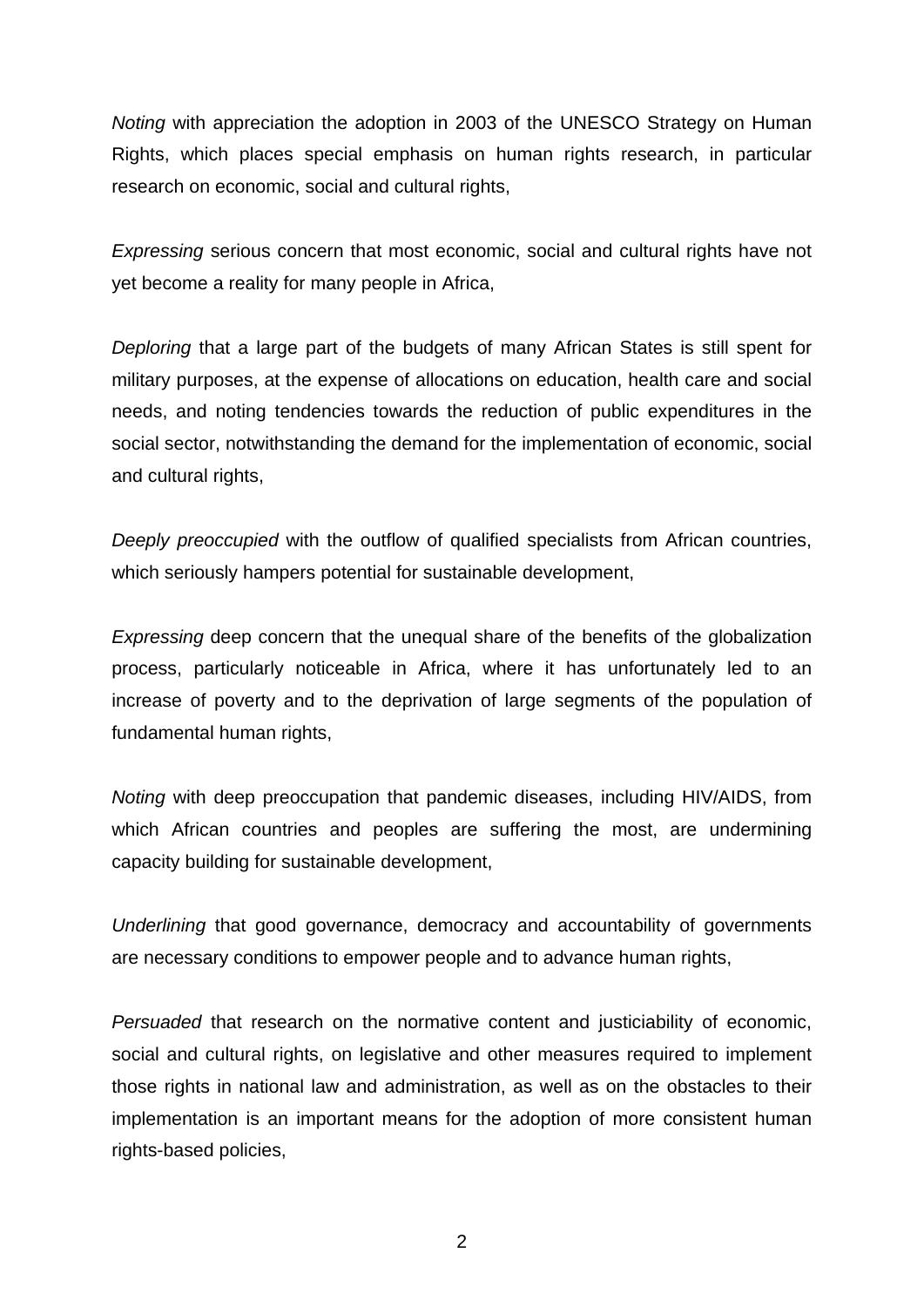*Convinced* of the necessity to increase the interaction among researchers within Africa, including those working in the networks of UNESCO Chairs, and to strengthen cooperation with their counterparts in other continents,

*Noting* the important potential and role of academic institutions in the advancement of human rights and the many and severe challenges that confront them, especially in terms of resources,

*Recognizing* the crucial role of National Human Rights Institutions in Africa in the promotion and protection of human rights, the promotion of social justice, the rule of law and the fight against all forms of discrimination and exclusion,

## **I. Declare our strong commitment to contribute, by means of research and dissemination of its results, as well as through the sensitization of decisionmakers and civil society as a whole, to**

- The promotion and protection of all human rights civil, cultural, economic, political and social – in accordance with the principles of their universality, indivisibility, interrelatedness and interdependence, the respect for the rule of law, the consolidation of democracy and the strengthening of international peace and security, mutual understanding, respect and solidarity;
- The universal ratification and implementation of international and regional human rights standards and reinforcement of relevant mechanisms;
- The further elaboration and clarification of the content of human rights, especially of economic, social and cultural rights, their further codification and justiciability, with a view to improve living conditions of the people in Africa.

We further declare our resolve to engage with African governments to address the issues of bad governance, lack of transparency, lack of accountability, corruption, wasteful and fruitless expenditure and the phenomenon of poverty,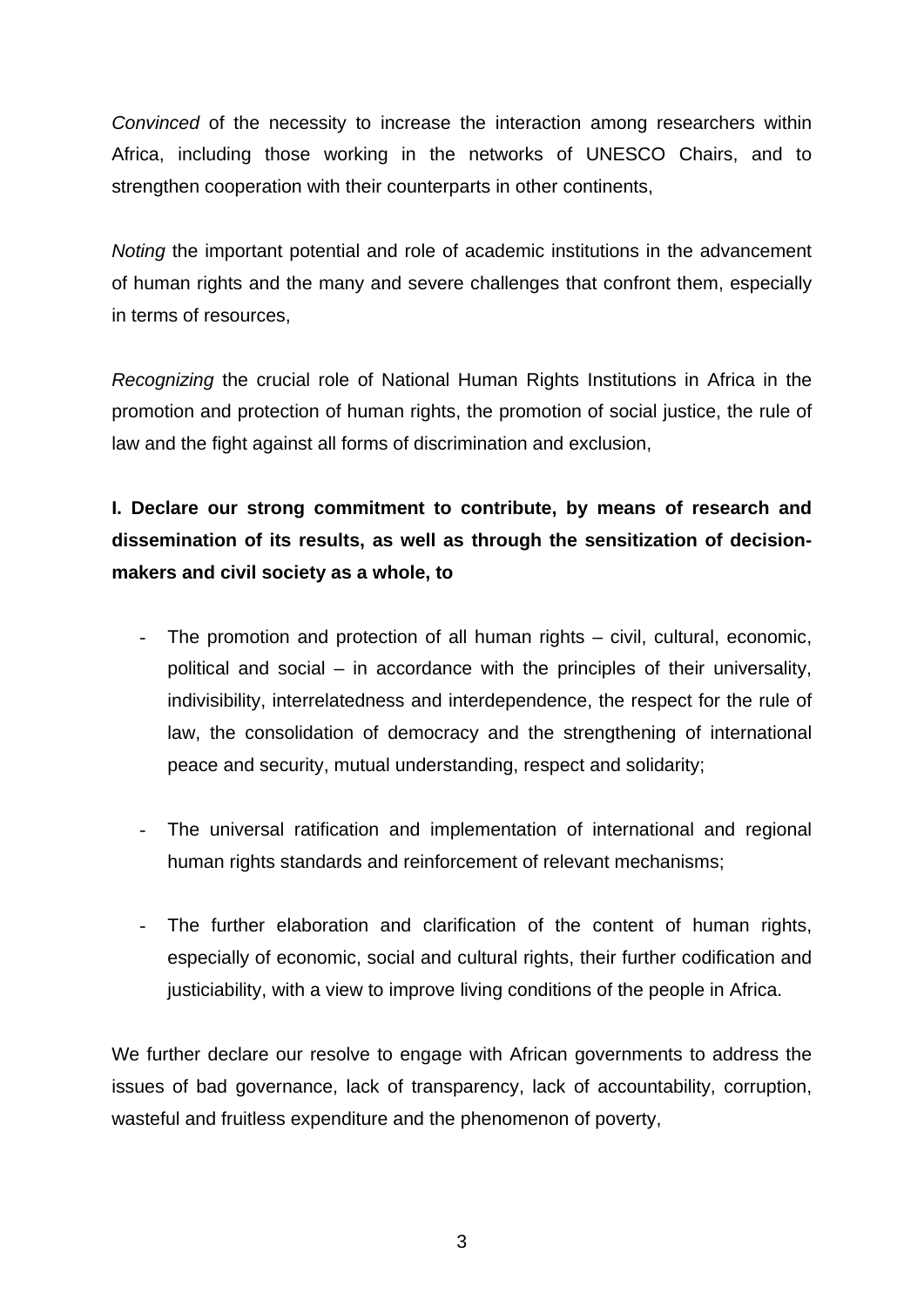## **II. Decide**

- 1. To establish an African Research Network on Economic, Social and Cultural Rights (ARNESCR) bringing together the academic community, including UNESCO Chairs, research and training centers, National Human Rights Institutions, non-governmental organizations and other interested partners in the region and world-wide. The main aims of the ARNESCR will be the development of human rights research with the purpose
- to identify main obstacles to the realization of economic, social and cultural rights, problems impeding sustainable development such as the brain drain and unequal sharing of the benefits of globalization, the negative impact of privatization and commercialization on the enjoyment of economic, social and cultural rights, as well as the most flagrant and systematic violations of human rights;
- to elaborate recommendations which can help governments, parliaments and other decision-makers at international, regional, national and local levels to adopt policies aimed at the improvement of the implementation of economic, social and cultural rights in Africa for the whole population without distinction of any kind, such as race, colour, sex, language, religion, political or other opinion, national or social origin, property, birth or other status.

Special attention will be paid to the protection of the rights of women and children, in particular orphans and other vulnerable children, and of persons with disabilities. At the initial stage, the ARNESCR will focus on the right to education, on the right to enjoy the benefits of scientific progress and its applications, the right to take part in cultural life, the right to food and the right to health. Attention will also be given to the promotion of understanding, appreciation and recognition of indigenous knowledge systems. Emphasis will also be put on capacity-building at national and regional levels, in particular through training of professionals, such as judges, prosecutors, lawyers, government officials, with a view to ensure the application and realization of economic, social and cultural rights.